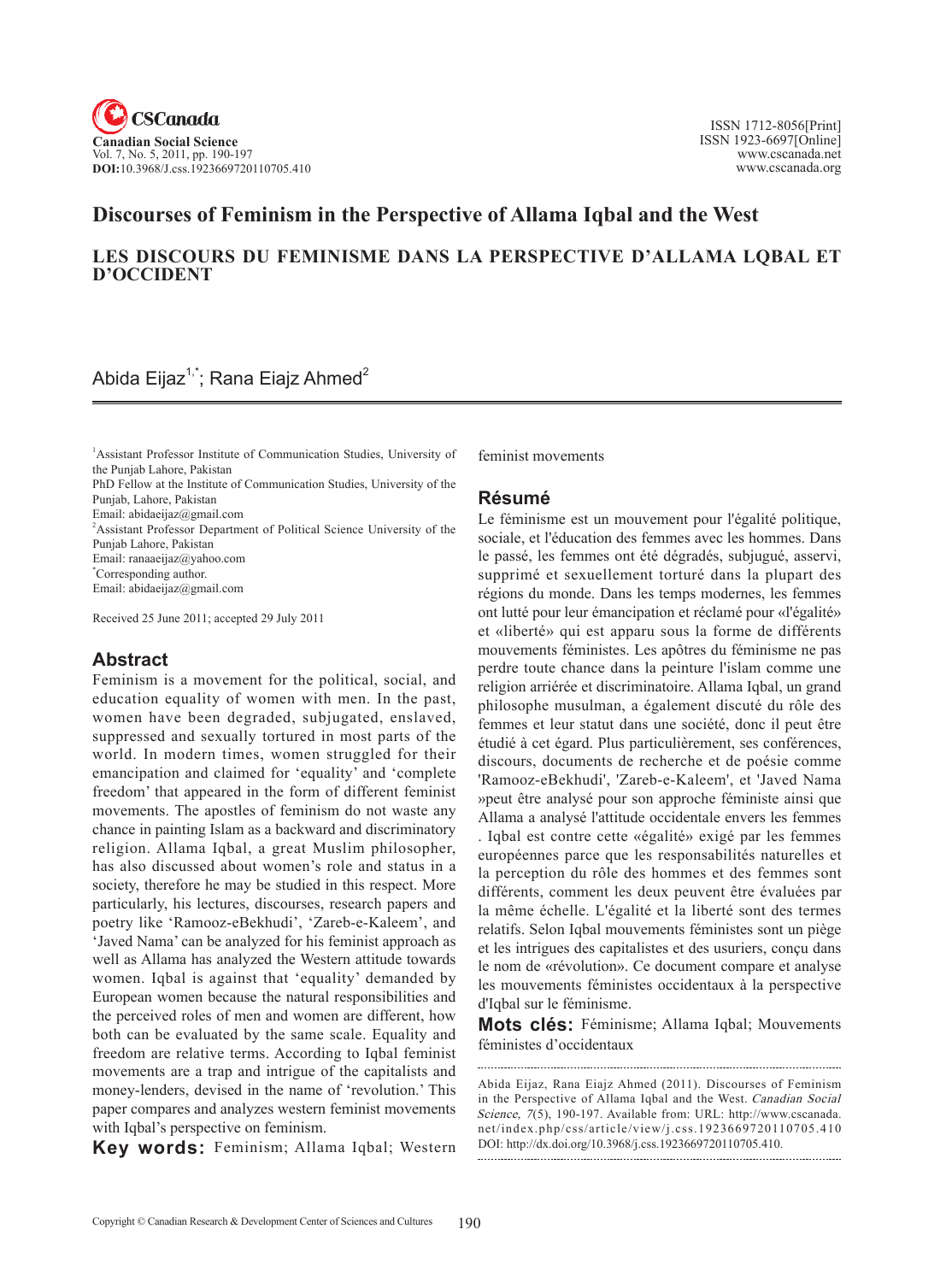Feminism is a movement for the equality of women with men in all domains including political, social, and educational. Great Britain and the United States opened up this movement. It has its roots in the 18th century modernization, humanism and Industrial Revolution. Feminist movements are usually concerned with the issues of employment, equality in the workplace, education, child-care, contraception, and abortion, sexual harassment in the workplace, stereotypes, and political representation (Steeves, 1987). Seminars, books, talk shows, conferences, demonstrations and many other tools are being used to propagate the feminist agenda. However, feminism is perceived differently in different parts of the world as supported by Feminist Standpoint theory of Chafetz (1997). This paper aims to highlight the perspectives of Allama Iqbal, the co-founder of Pakistan, and the west on feminism. A perspective is shaped by experiences that are structured by a person's place in the social hierarchy and may lead to the achievement of a standpoint (O'Brien Hallstein, 2000). Iqbal's perspective is explored on the issue of feminism.

History is witness that woman has always been deprived of their rights and suppressed. Not a single civilization or religion of the world has endowed women their due status except Islam. Nevertheless Islam is getting a hostile treatment from western world especially projected through western media. Recently France has implemented the law of non-veiling for women, If any women is found veiling, she will be charged 150 Euros on the spot. It's not the women but the men who are formulating and implementing laws for women. This is again a suppression on the voices unheard and marginal. As proposed by Hartsock based on Marx's claim that "a correct vision of class society is available from only one of the two major class positions in capitalist society" (1983, p. 106). Allama Iqbal, a great Muslim philosopher, has also discussed about women's role and status in a society. This paper compares and analyzes western feminist movements with Iqbal's standpoint on feminism. His lectures, discourses, research papers and poetry like 'Ramooz-eBekhudi', 'Zareb-e-Kaleem', and 'Javed Nama' are analyzed for feminist approach of Allama Iqbal and Islam in comparison with the Western attitude towards women.

Iqbal says,

"Johar'e mard ayyan hota ha bey min'nat'e ghair, Ghair kay haath mein hae johar'e aurat key namood"

It shows that how western society exploits the potential of women. Not only the western woman is facing such condition but also the women of other societies counteract similar conditions. Indian civilization did not recognize woman as an individual rather she was taken as a property or plaything. In Buddhist civilization, seclusion from women was considered the ultimate success of man. In Greece, women were labeled as 'inferior creature' but later

on she was called "goddess of sexual appetite". Romans did almost the same towards their women as the Greece did. History is witness that women has been subjected to suppression, subjugated, degraded, and sexually tortured.

In modern times, women struggled for their emancipation and claimed for 'equality' and 'complete freedom'. Iqbal says, "I openly acknowledge with reference to Quranic verse 'men are protector of women' therefore, I can never be a supporter of equality between men and women" (Mueene, 1963). The term 'equality' is a relative term and has become a hollow slogan which is neither materialized by communism nor by capitalism. Iqbal is against the 'equality' demanded by European women because the natural responsibilities and the perceived roles of men and women are different, how both can be evaluated by the same scale. 'Equality' is a relative term, perceived and explained in different feminist approaches in quite a different manner. Muslim scholars, dominantly male, have interpreted the position of women that is always negotiable. For example, Ibn al-Arabi (1165-1240) and Ibn Rushd (1126-1198) who in contradiction to the proverbially harsh Umer al-Khattab, the second of four righteous caliph, and Khorasan born scholar/philosopher Abu Hamid al-Ghazali (1058- 1111) strongly argued for the emancipation of women (Walther 1993,40). With the expansion of Islam, non-Arab prejudices against women were written into Islamic law (many theologians who later developed and interpreted the Sharia were of non-Arab stock (Walther, 1993). Therefore the egalitarian message of Islam was conveniently forgotten.

According to Iqbal feminist movements are planned strategies and traps devised in the name of 'revolution' to serve capitalists interests. Islam is primarily a cosmopolitan culture that, since its inception, has preached the sort of ethnic and religious tolerance that many Western societies are still trying to achieve, although it has long failed to eradicate certain social and political inequalities based on class, gender, and religion. Miriam Cooke (2001, p. 59) states, "Islamic feminism is not a coherent identity, but rather a contingent, contextually determined strategic self-positioning movement." Islam is practiced differently in the entire Islamic world due to different factors. Therefore the problems faced by Muslim women are different depending on cultural, social, political and economic conditions. Lady Mary Wortley Montagu visited Turkey in the 18th century. She penned down her observations that she "never saw a country where women may enjoy so much liberty and free from all reproach as in Turkey" (quoted in Melman 1992, p. 87). In Islamic countries, women managed to rise to political leadership despite the odds against them. Ibn Battuta, the renowned Morrocan traveler from Tangier was impressed by the large number of women who still attended prayers in the mosque when he was in Sheraz.

It is said that the west champions the concept of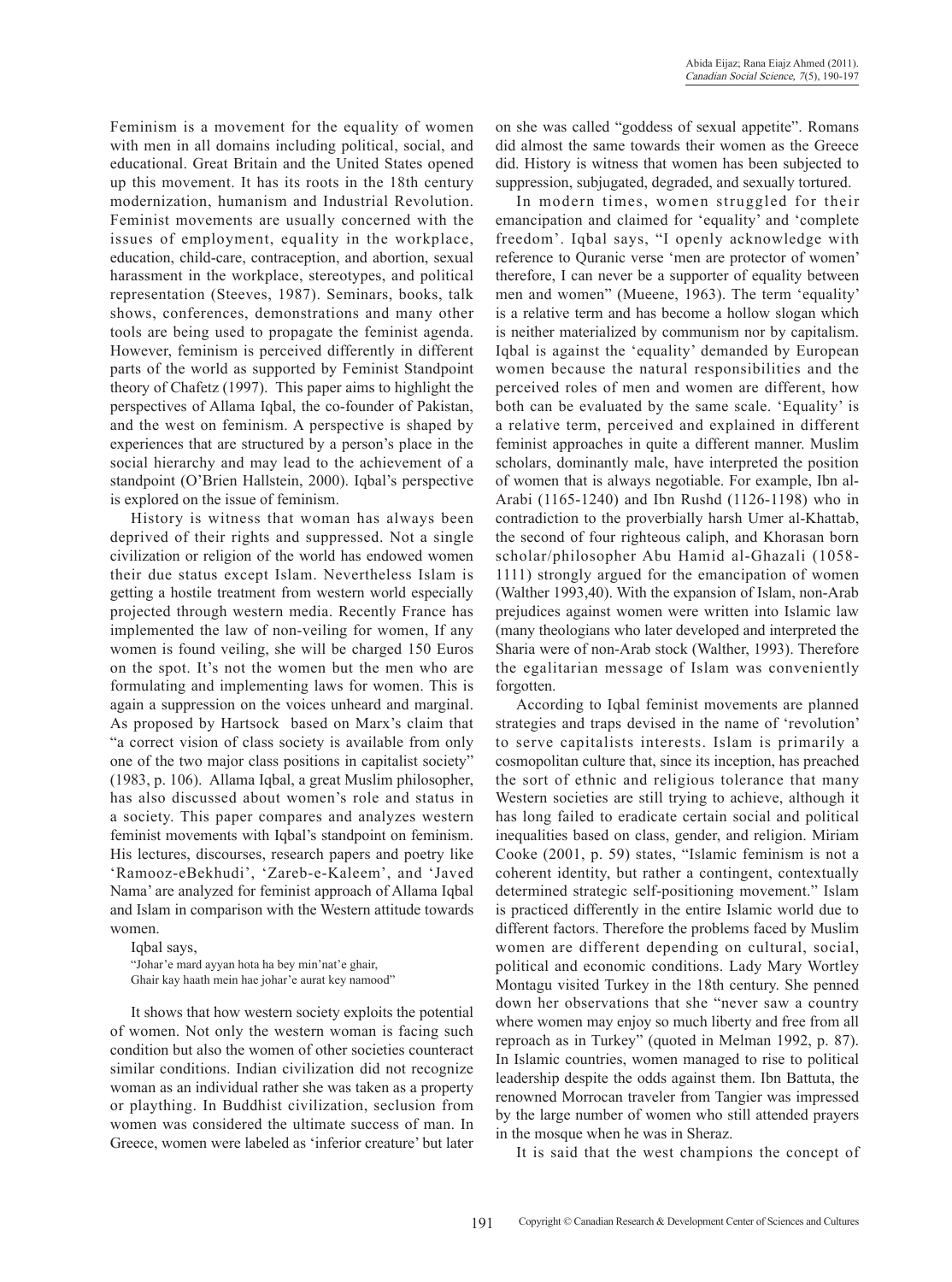gender equality and brings it to an ideal and desirable level but that concept of equality is not 'rationale'. The non-Muslims point out gender differences maintained at various levels in Islam, they are not able to realize the essence of those differences. Biologically speaking variations and differences exist and add to the beauty of life. In the name of equality or gender revolution, elimination of this diversity and difference is coercion and negation of nature. Iqbal perceived this difference as a biological phenomenon and nature's plan. He did not consider women inferior to men as he narrated, "I went to Italy and came across a gentleman called Prince Caeteni who was fond of Islamic history. I asked him why he was interested in it, he replied, 'Islam turned women to men' (i.e. Islamic faith instilled great faith and enthusiasm in the hearts of its womenfolk that they became equal to men)".<sup>3</sup> In the name of feminism and basic rights West have deprived women of the feminine identity and character. Every effort is made to convert her to 'he-woman.' She has been pulled out of her house for the whole industrial sector. Apparently charming yet deceptive slogans of woman emancipation and declarations of gender equality could not eliminate preferential wage structure on gender basis. Exploitations and miseries of women are increased even after about two hundred years of the socalled modernization, emancipation, enlightenment and human progress. As compared to the teachings of Islam, woman is considered as 'woman' and Islam provided her all opportunities for progress. Iqbal is convinced that both men and women are equal as far as human beings as specie is concerned. In Ramooz-e-Bekhudee, Iqbal expresses,

"Poshish'a uryani'a mardan zan ast Husan'a dilju ishq ra parahan ast"

This verse is with reference to the Quranic verse that 'the wives are the dress of their husbands and they are the dress of their wives'. Women are a show piece or a sex symbol in the modern 'Hindu' and European society. Apparently she enjoys so-called liberty and freedom but in fact she is not bestowed with the reverence she deserves. In the European society, an aged woman is considered a 'worthless thing'. Only Islam gives women a revered, venerated and sacred status throughout the life, either she is daughter, sister, wife or mother. Islam is facing hostile media coverage from west particularly where the status of women in Islam is concerned; it may be quite surprising that the majority of converters to Islam are women. That's how it is proved that Iqbal's feminist approach that stems from Islam, excels the status of women in every domain as compared to the modern world.

It is noted that there are different kinds of feminism (Cirksena & Cuklanz, 1992). Western feminist movements like Liberal feminism, Socialist/ Marxist feminism and Radical feminism struggle for the equality and freedom of women and aim to set free women from gender discrimination, exploitation, oppression, male tyranny and subjugation. In the early  $20<sup>th</sup>$  century, women sought the right to vote in Canada and their efforts are categorized as first-wave feminism. While demanding equality, Liberal feminists fight for those rights and privileges only offered to men through social and legal reforms and gradually seem to be their natural rights (Brunsdon, 1988). Liberal feminists believe that the inequality of women stems from the denial of equal rights and culture reinforces reluctance to demand and exercise such rights by women. The roots of Socialist feminism can be traced in the political, intellectual and socioeconomic changes that took place in North America and Europe in the second half of the 19th century. Socialist feminists view inequality of women deeply rooted in economic dependency, oppressive and exploitative relationships that took shape under capitalism. In capitalist societies women's work often took place in private sector and was unpaid or underpaid. The objectives devised by socialist feminism are to transform basic structural and economic arrangements of society. The barriers of gender, sexuality, class and race should be removed and equal sharing of resources must be promoted. Marxist feminism is an offshoot of socialist feminism that also views women oppression as originating from the right of private property. While capitalism is held responsible for women oppression because women mainly contribute in the production of those goods and services that have no exchange value (e.g., housework, childcare). This phenomenon led the Marxist feminists to work for the dissolution and break up of women's economic dependence upon men. Radical feminism is latest as compared to liberal and socialist feminism as it occurred in the 1970s. It views patriarchy as a "sexual system of power in which the male possesses superior power and economic privilege." Women's oppression is perceived as the widespread and the deepest form of human oppression. Radical feminists believe that unity among women is the only effective means for liberating women as patriarchy is organized and upheld through men's relationships with other men. The ultimate goal of radical feminists is to eliminate men's violence against women (Steeves, 1987). According to radical feminist's main causes of women's oppression is male control of female sexuality and procreation. In this perspective radical feminists suggest if procreation is removed from the female body, men would not be able to force restrictions on women any longer (Dervin, 1987). In radical feminist discourse the inevitable outcome of the sameness-difference dilemma is that women are 'different but not equal' (Zoonen, 1997). The following table briefly outlines the perceived sources of women oppression in the west.

<sup>3</sup> http://www.merawatan.com/iqbal/index.htm (Retrieved on 26-06-2002)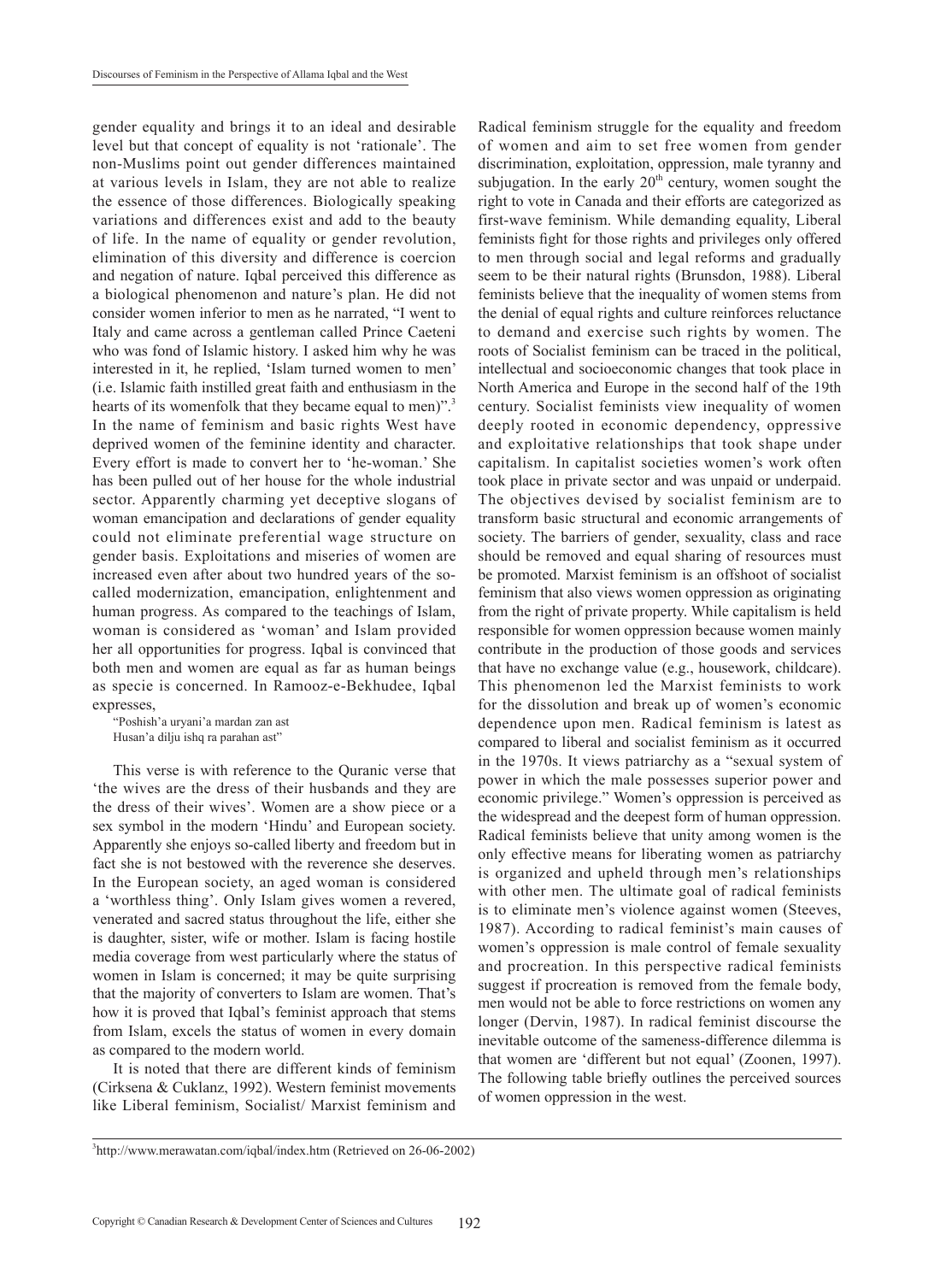| <b>Table 1</b> |                                                            |  |  |  |
|----------------|------------------------------------------------------------|--|--|--|
|                | <b>Types of Feminism and Sources of Women's Oppression</b> |  |  |  |

| Type of Feminism                     | Source of Women's Oppression                                                                                                                                                                                                                                                 |
|--------------------------------------|------------------------------------------------------------------------------------------------------------------------------------------------------------------------------------------------------------------------------------------------------------------------------|
| Liberal Feminism<br>Radical Feminism | Social and economic sources. Under-representation<br>Sexual and procreative practices. Men are socialized to have sexual desires while women are socialized<br>to be submissive. Source of oppression is cultural not biological, therefore changing attitudes is desirable. |
| Socialist Feminism                   | Social and psychological sources including sexual and procreative practices. Changing social and<br>economic structuring desirable to eradicate oppression.                                                                                                                  |
| Marxist Feminism                     | Class distinctions, corruption of wage labor, and capitalism.                                                                                                                                                                                                                |
| Existentialist Feminism              | Inequality of social freedoms. Improving individual liberties and rights are desirable.                                                                                                                                                                                      |
| Postmodernist Feminism               | Dominant discourses, discourses about femininity and masculinity are essential to understand,<br>construction of natural roles through discourses.                                                                                                                           |

In general feminist movements aim to attain two main things; first is "equal rights for women" and the later is "complete freedom". Iqabl is against this 'complete freedom' because Islam does not sanction such freedom as well as he closely observed western societies where women are enjoying so-called freedom. He criticizes this phenomenon in the following words, "Egotism and uneven competition have promulgated peculiar economic conditions in the west. I think that women freedom, experienced in western societies, causes complications and proved to be a failure rather success" (Mueene, 1963). At the advent of 20th century, Turkish women got freedom similar to European women owing to reforms introduced by Mustafa Kamal Pasha. Afzal (1969) notes that Iqbal criticized this gesture of Ata-Turk in the following words, "What Mustafa Kamal Pasha has done in the name of reforms is not based on wisdom… Islamic Sharia has already provided freedom to women, so, what Mustafa is going to grant?" Islamic concept of equality does not affect the position of men or women as far as their responsibilities or accountabilities are concerned. For instance the Islamic law of witness and testimony seems to bring down women in some cases. As such it is not inequality. There are areas where only the witness of woman is accepted like delivery and fosterage etc. In other places only man comes to witness. It is rather the just and equitable treatment suggested by the nature and need to fulfill social and legal obligation. Further Iqbal expressed his feelings in this regard as follows:

"Europe is still worried over the fact that Turkish women have no distinctive role to play in society. This is all due to their ignorance of our domestic life. They have yet to understand wisdom behind the veil. Our women's veiled segregation is not due to the fact the men are immoral. Woman, in fact, is the Lord's holiest creature" (Dar, 1981). Western societies equate unveiling with liberation of women

as recently happened in France. Dougherty (2001) conducted a study on sexual harassment in the workplace and found that women perceived sexual harassment as dysfunctional and distressful behavior, while men interpreted it as a mode of therapy, means of demonstrating friendship, and a form of coping behavior for work related stress. She concluded that sexual harassment may serve some functions for men. This study highlights the wisdom behind the veil.

The meaning and symbolism of a woman's dress in the Islamic world today is still determined by regional attitudes, inherited legacies and the negotiation of identity within the hegemonic structures of capitalism. Still, whether veiled or not, women's conditions are determined not by the clothes they wear, but by the degree to which they manage to forge an identity for themselves that is not manipulated by the discourses of modernity or religious authenticity. The propagators of liberal, radical and socialist feminism criticize that a separation of the sexes is an essential component of patriarchal Islamist society. According to them this separation marks women's inferiority because the system draws boundaries between the sexes and establishes a male-versus-female symbolic order. During Round Table Conference Session in England, a correspondent of the 'Liverpool Post' interviewed Iqbal. During the interview Iqbal passed these remarks about London, "I see now so many things in the streets of London of which the Londoners are unaware; but a minute observer, particularly who has visited this place after years is struck by hard facts and realities of things. I wonder at the change for the worse in the position of the fair sex in the West. Now men seldom leave their seats in trains for ladies; they neither allow precedence to women while getting down a car. I would not blame men for this. It is the result of women's own conduct; they are mad after 'Liberty' and 'Equality' with men. And therefore whatever we observe is the result of prevailing conditions, for which there is not remedy" (Dar, 1981).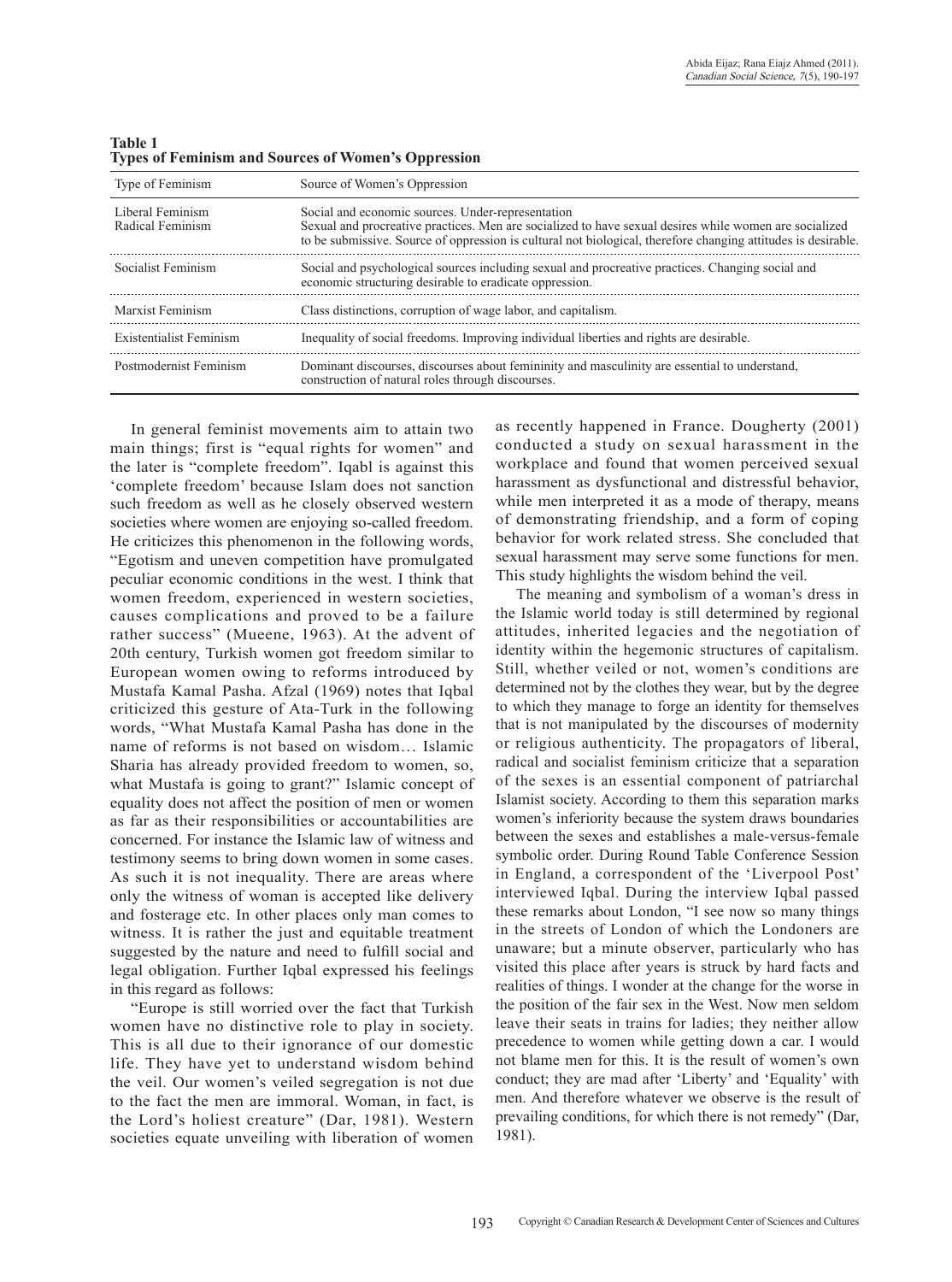Iqbal's approach is purely based on Islam. Islam suggests a division of responsibilities for the survival and growth of its system. Individuals have to perform different roles as family is the corner stone of Islamic civilization. In the family system, male is responsible to meet the fiscal needs of the family and the household. If a husband is poor, even then he has no right to take possession of what belongs to wife, in the name of household expenditure. Islam gives woman the right of property, trade and income-generation and the right to keep her profit to herself. Women has the right to get education however, Iqbal is against western teachings because it incites women to contravene their domain. In "Zarb-e-Kaleem" he expressed his feelings like this:

"The education that de-womanize a woman (Jis ilm ki taseer sey zan hoti hae nazan) Intelligencia call that education 'death' of womanhood." (Kahtain hain uz ilm ko arbabd'e nazar mot.)

In the industrial revolution, western culture used woman as a labor and destroyed the basic unit of its society i.e. 'home' to reach this target. Therefore their women are facing more psychological and social problems. Contrary to this, Japan used the woman labor for their industrial progress without destroying their 'Home' and family institution. It means progress and prosperity can be achieved through many other ways.<sup>4</sup>

Iqbal's thoughts regarding women's place can be gauged by the following account of Syyad Asad Gilani. Iqbal and Syyad Amjad Ali were in England. One day, both went to 'Selfridges' (a popular shop in London) and asked a sales girl to bring socks. When the sales girl returned, Iqbal was lost in his ideas and contemplating over the role of that sales girl. On seeing her, Iqbal asked that why she was standing there. Syyad Amjad Ali was surprised over Iqbal's question, so, he asked Iqbal the reason of putting that question. Iqbal replied that woman is meant to be the light of someone's home and train her children and not to be the beauty of bazaar and to sell socks (Gilani, 1991). Iqbal stated in his interview, published in Liverpool Post, "It is in Islam that husband is duty bound to provide for his wife's maintenance, in addition to the payment of dowry. In order to enforce her above rights she can take full possession of her husband's property" (Dar, 1981). Allama Iqbal has expressed the significance of women in his poetry that is as follows:

"Color in the portrait of universe is from Woman From her warmth the inner warmth of life In glory her dust is greater than stars Each glory is the hidden pearl of her shell."5

'Anjuman Khawateen Islam Madras' presented a paper to Iqbal in January, 1929. They used the word 'Aseerane-Qafs' (captives) for themselves. Iqbal took notice of the words that were used to depict women and commented that from these words he thought of the movement launched by western women in Turkey and Europe for emancipation from men. He further commented that the government of Turkey is perturbed over the increasing suicidal incidents among women even after the aspired 'Liberation' and Equality'. Iqbal expresses his astonishment that when women in Turkey have got freedom from all limitation, now why they are inclined to commit suicide (Afzal, 1969).

The gender concept of Islam does not restrict women to progress rather outlines the roadmap to their higher status. According to Afzal (1969) Iqbal considers that as far as Islamic Shariah is concerned, women can't complain about the deprivation or disparity in their rights. Quran has already conferred upon them the rights that she can demand with rationale. In the light of Quran men and women are equal. Quran states, "If any do deeds of righteousness, be they male or female and have faith, they will enter Heaven, and not the least injustice will be done to them" (Surah 4: An-Nisa': Verse 124). Likewise in Surah Al-Imran it is said, "Never will I suffer to be lost the work of any of you, be they male or female: Ye are members, one of another" (Surah 3: Al-'Imran: Verse 195). Women have to accept the faith with the same conditions and have to follow the same rules to be Muslims. The yardstick for accountability and success or failure is also the same for both in the Hereafter. Quran addresses the two sexes by bringing them together: "For Muslim men and women, for believing men and women, for devout men and women, for true men and women, for men and women who are patient and constant, for men and women who humble themselves, for men and women who give in Charity, for men and women who fast (and deny themselves), for men and women who engage much in God's praise, for them has God prepared forgiveness and great reward." (Surah 23:Al-Mu'minum: Verse 35). However, the demands from each one are according to the given opportunity, nature and role in one's respective domain.

Islam is understood differently as the basic learning sources is Quran and Hadith. Texts can be interpreted in multiple ways that's why throughout the Islamic world, interpretations are different. The relationship of Islam and feminism is perceived differently in different parts of the Islamic world. The following table outlines the three major standpoints on Islam and feminism.

<sup>4</sup> http://www.jamaat.org/qa/woman.html. Retreived on 25-06-2002. 5 http://merawatan.com/pearls/shore.htm. Retrieved on 25-06-2002.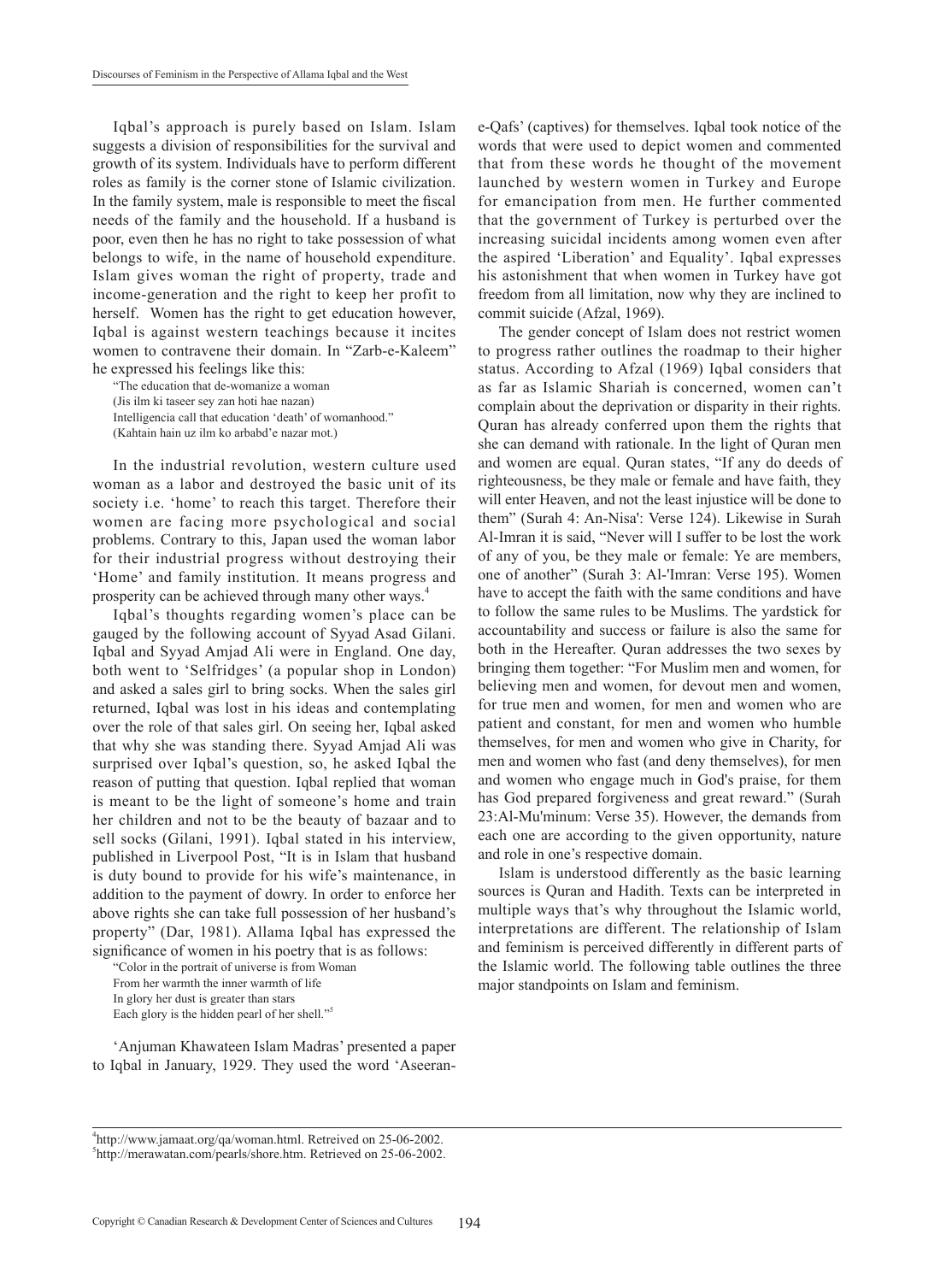| <b>Types</b>      | Standpoint                                                                                                                                                                                                                                                          | Main Goal                                                                                                                                                                                                                          |
|-------------------|---------------------------------------------------------------------------------------------------------------------------------------------------------------------------------------------------------------------------------------------------------------------|------------------------------------------------------------------------------------------------------------------------------------------------------------------------------------------------------------------------------------|
| Islamic Feminists | Islam and feminism are compatible.<br>Scholars: Omaima Abou Bakr, (Egyptian),<br>Sibel Eraslan and Konca Kuris (Turkish),<br>Riffat Hassan (Pakistani)                                                                                                              | Feminist theology (reinterpreting religious texts); bridging the gap<br>between theory and practice; shun discrimination against women.                                                                                            |
| <b>Islamists</b>  | Islam and feminism are irreconcilable.<br>feminism is a Western secular concept.<br>Scholars: Heba Raouf Ezzat and Zaynab<br>al-Ghazali (Egyptian Islamists)<br>Cihan Aktas and Serpil Bahtiyar (Turkish)                                                           | Women liberation through their participation in economic and<br>political processes; reinterpretation of religious texts;<br>Islam's and feminism's position on family and<br>morality are contrary, women can cherish motherhood. |
| Secular Feminist  | Islam and the objectives of western<br>feminism contradict each other, 'Islamic<br>feminism' justifies unequal gender relations;<br>does not challenge the patriarchal structure.<br>Scholars: (Haideh Moghissi and Shahrzad<br>Mojab (Iranian) Valentine Moghadam) | Religion in the private sphere, promotion of humanism and<br>egalitarian society.                                                                                                                                                  |

**Table 2 Feminist standpoints and main goals**

Iqbal recommended that as a nation our solidarity depends on our adhesiveness to the religious principles. The moment it weakens, we will stand nowhere among nations. Perhaps we will be like Jews. So, what we can do to strengthen it? Who is the principal depository in a nation? Women and only women! That is why a woman should get excellent and consistent religious education because she is the real builder of the nation. Therefore Iqbal is not convinced of absolute system of education rather education system should be determined according to the needs of a nation along with other systems (Iqbal, 1961).

Since Iqbal perceived gender difference as a biological phenomenon and nature's plan. He did not consider women inferior to men. He takes women as a distinct, different and discrete creature therefore education should not aim to transform them into men. She should take pride in her being woman. She is entitled with the important duty to perform but with her own will. This notion of Iqbal supports Mary Wollstonecraft (1759-1797), who is the founder of modern feminism. She writes in her book "A Vindication of the Rights of Woman" (1792), "I do not wish (women) to have power over men, but over themselves." Islam has endowed women political as well as economic rights. Muslim women exercised their right to vote when European women did not even know what it really meant. Even in this modern world, woman can neither vote nor be elected in some parts of Switzerland. Women in the United Kingdom and America were endowed the right to vote after the World War I. It is surprising that how western women can claim that they are enjoying more rights and they are free while Islam bestowed them all the rights fourteen hundred years ago. History has witnessed that when Muslim women got power over themselves, they ascended to the seat of president and prime minister of the country. As compared to America that claims to be the champion of equality and complete freedom, not a single woman has ever assumed

these powers. Contrary to this US President Nixon (1969- 74) once said "I'm not for women in any job. I don't want any of them around. Thank God we don't have any in the cabinet ... I don't think a woman should be in any government job whatever. I mean, I really don't. The reason why I do is mainly because they are erratic and emotional. Men are erratic and emotional too, but the point is a woman is more likely to be."

Liberal, Social or Radical feminism do not confer upon any grandeur and glory to women status as it is evident from western societies where these movements are at work. The women are still unrest, distressed and perturbed there. The movements have to lessen the misery and despair of women. Iqbal believes that it is in Islam that Women find their right and respectable status. Iqbal maintains that 'a woman lays foundation stone of a society, and if it is uneven, the wall raised up to skies will be irregular'.

"Khshat-e-aw'al choon nehad maimar kaj Ta surayya me ra'wadd dewar kaj"

In a culture where accommodation to divine intent is a fundamental principle and human agency is constantly negotiating its boundaries with those of the Revelations, secularization cannot be superimposed. Secularization is a western concept of separation of Church and state. Since it is an intellectual product of a specific moment in European history, it cannot be implemented in all the times throughout the world. According to Iqbal woman is the root of all civilizations (Mueene, 1963). Women role in nation building and development of a society is pivotal and peculiar. It should not be evaluated with reference to men's role. Women are the 'Creative Functionaries' (Dar, 1981). They are entitled with the sacred responsibility of procreation. They cannot get rid of it otherwise, life will cease to continue. His poem titled ' Aik Sawal' (One Question) may be applied on the outcome of feminist movements in the contemporary western societies.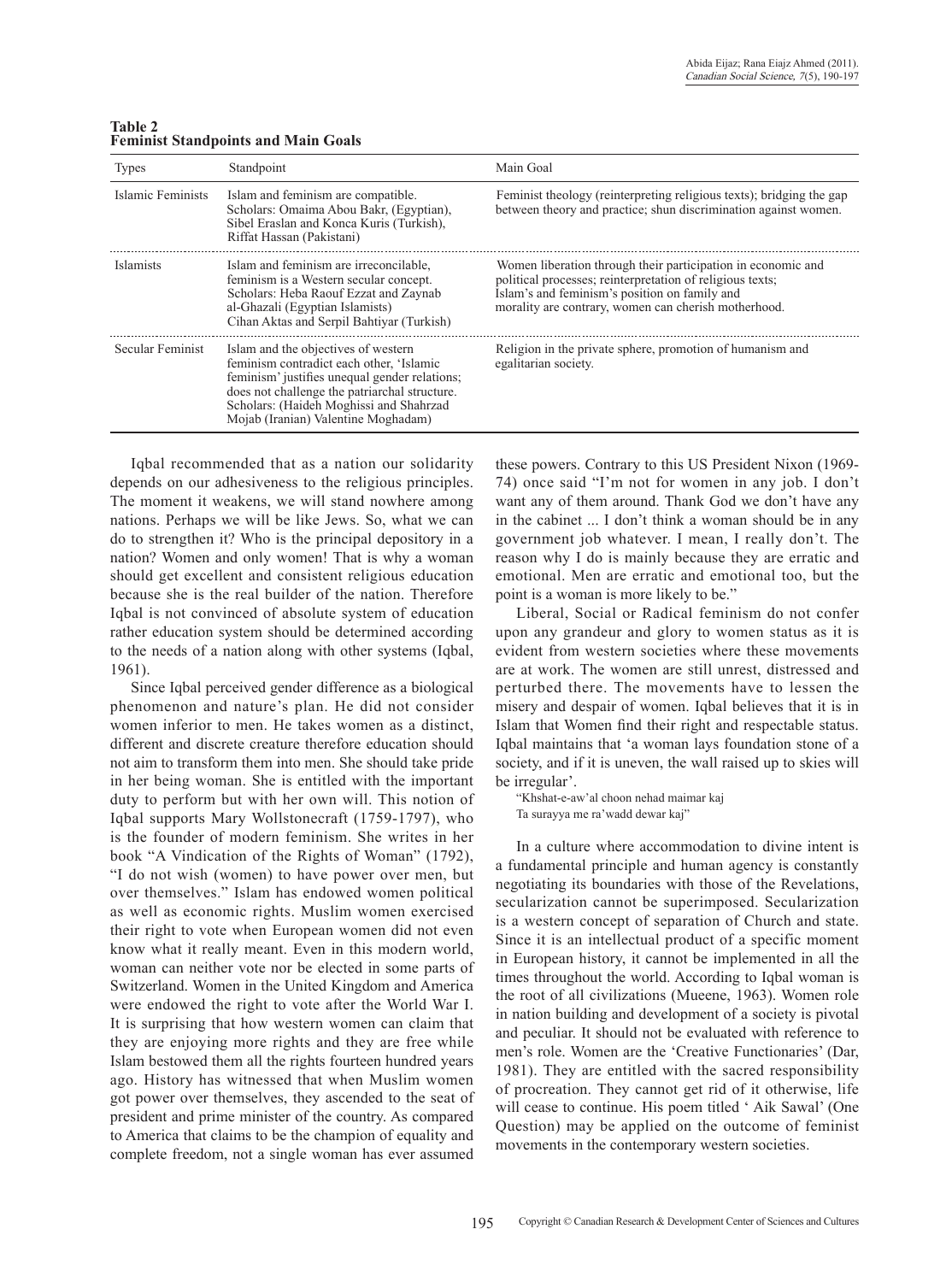'Koi poochay Hakeem-e-Europe se (One might ask from Europe's intellect) Hindo-Eunan hain jis ke halqa bagosh (Whose intellect inspires India and Greece) Kya yehi hai mua'shirat ka kamal (Is this the height of civilization) Mard be'kar w azan tahi aa'ghosh (Men without job and women without children) Iqbal feels pity on the pathetic conditions of women as expressed in his poem 'Aurot' (Woman). He says, 'Mein bhi mazloomi-e-niswan se hun ghamnak bohat' (I am extremely gloomy on women's victimization, too) Nahi mumkin magar iss aqda-e-mushkil ki kashood (However, this difficult issue cannot be resolved)

He further suggests in another poem 'Azadi-e-Niswan'

(Women's Liberation) how to resolve this issue. He maintains that it is only the women's intellect and vision that can clarify and explain the pros and cons of 'women's liberation' debate. Since equality and freedom are relative terms, interpretation and operationalization of both terms is associated with the prevailing culture and social milieu in a given society. It is assumed that increasing political representation of women in legislatures can facilitate to empower and liberate them. Western feminist discourses suggest this route to achieve equality and freedom. The following image provides details of women's participation in world's legislatures.



#### **Figure 1 Women Participation in National Parliaments**

Although the percentage of women parliamentarians in Australia and Afghanistan is same i.e. 27.3%, the circumstances and conditions of women are entirely different. In Afghanistan 68 seats are reserved for women in parliament other than the general seats. Women can also contest on general seats. In Pakistan parliament 60 seats

are reserved for women that is 33% besides the general seats. The following table shows the top five and bottom five countries statistics on the basis of %age of women parliamentarians, quoted from Charts Bin statistics collector team 2010.

| Table 3 |                                                                                            |  |  |
|---------|--------------------------------------------------------------------------------------------|--|--|
|         | Proportion of Women Parliamentarians in the 21st Century: Top Five & Bottom Five Countries |  |  |

| Country name    | <b>Total Seats</b> | No. of Women Parliamentarians | % Women Parliamentarians | <b>Election Year</b> |
|-----------------|--------------------|-------------------------------|--------------------------|----------------------|
| Rwanda          | 80                 | 45                            | 56.3%                    | 9/2008               |
| Sweden          | 349                | 162                           | 46.4%                    | 9/2006               |
| South Africa    | 400                | 178                           | 44.5%                    | 4/2009               |
| Cuba            | 614                | 265                           | $43.2\%$                 | 1/2008               |
| Iceland         | 63                 |                               | 42.9%                    | 4/2009               |
| Palau           | 16                 |                               | $0\%$                    | 11/2008              |
| Oatar           | 35                 |                               | $0\%$                    | 7/2008               |
| Saudi Arabia    | 150                |                               | $0\%$                    | 2/2009               |
| Solomon Islands | 50                 |                               | $0\%$                    | 4/2006               |
| Tuvalu          | ι5                 |                               | $0\%$                    | 8/2006               |

**source:** Proportion of Seats Held by Women in National Parliaments, ChartsBin.com